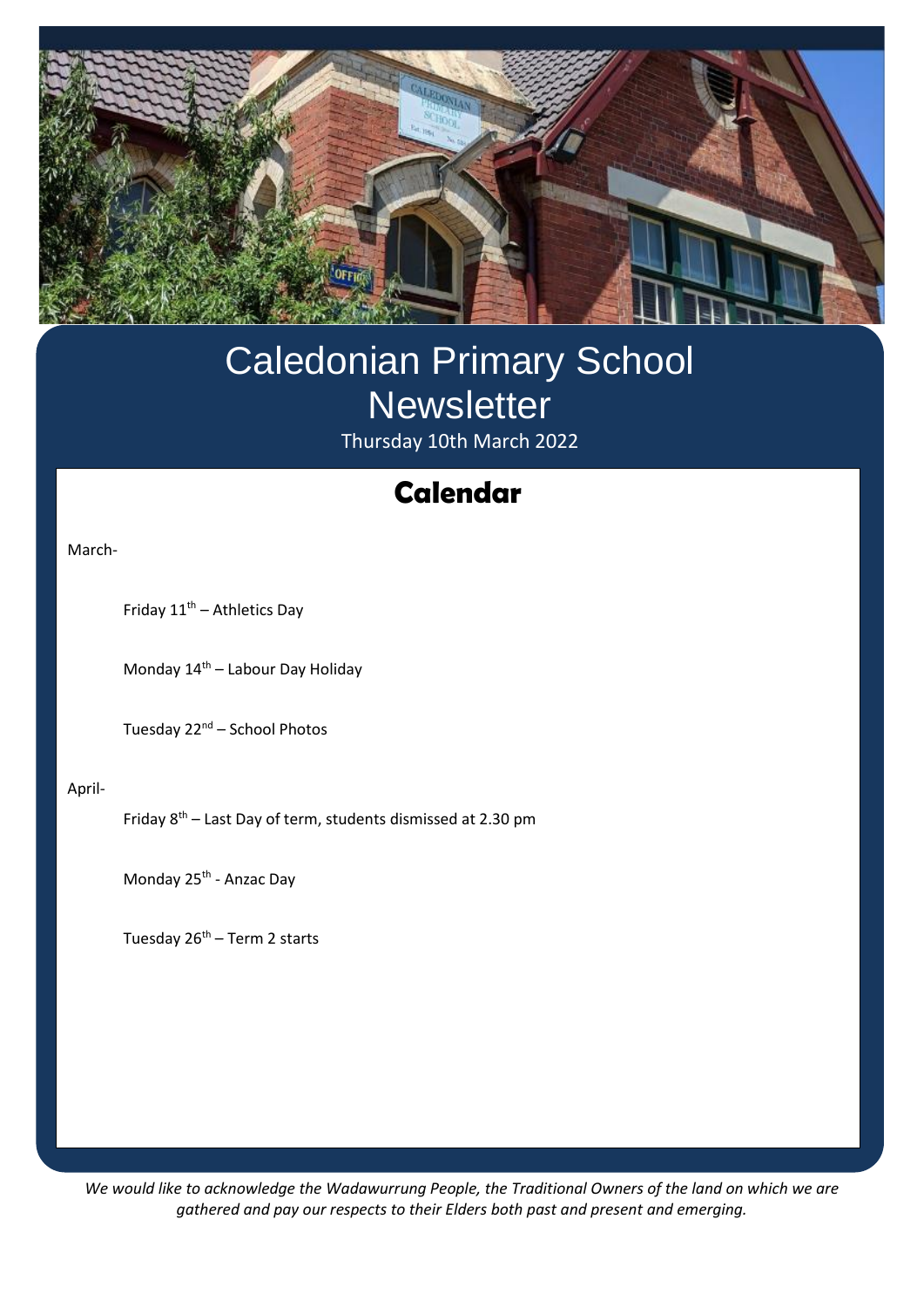Dear Families,

I became a teacher to work with kids. I became a teacher because I felt it was an important thing to do. Mum was a teacher (is still a primary school principal) and I grew up knowing exactly what the job was about.

It is a bit of an accident I became a principal and I often very much miss working more directly with students.

Here at Caledonian, we have a brilliant school, and I am able to still have connections with our students, visiting rooms, hearing reading, being shown the work student have done and getting to see them grow and learn. But the best is when I get pictures and letters and I have a couple here I just have to share. I always fancied myself as a superhero and I do believe the little person who decided I am "elegant" is the best student in our school!



This week it's all about Athletics.

To our parents, if you can come you are very welcome. The Athletics Carnival Day is an absolute blast with children competing in a wide range of events. Junior students get involved with age-appropriate sports "activities" while our 3-6 students compete in traditional track and field events. Sprints are a favourite (all students do a run) and all students do long jump which is incredible to watch, particularly preps! As usual I have been banned from running any events at athletics.

Events run from 9:00 with the optional 1500m as the first event, right through to 2:30, although these times can vary slightly. If you are working but can pop out for a bit, the sprints are scheduled to start at 2:00 and are a good one to watch. Having said that they are over pretty quickly!

If your child is in Prep, long jump is on at 12:00. This event is a good for parents as you can get right up to the fence to watch. A lot of the other prep junior events are on the field and parents are not allowed on the field. Most of the grade 1 and 2 students are doing long jump right after the preps at 12:30 and 1:00.

The full timetable is in this newsletter but I though it could be helpful to have a couple of suggestions! Please be aware these times are a guide only. On the day they can run a bit early or a bit late!

Essential items for parents:

- Camp Chair
- Hat
- **Sunscreen**
- Snacks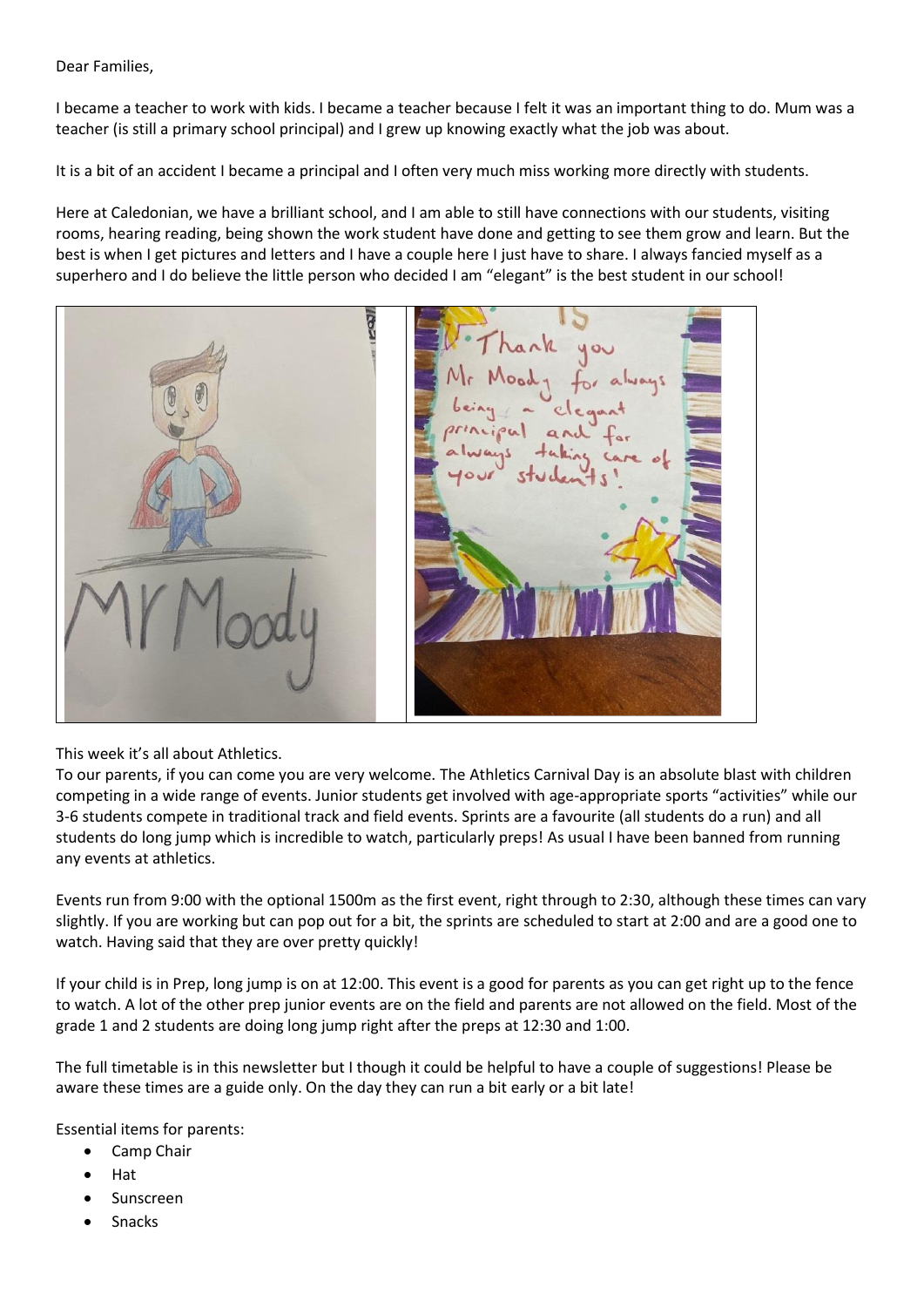• Drink bottle

#### **Finally, a reminder that we cannot have parents in the stands as there is a large percentage of students in primary schools who are not vaccinated.**

I look forward to seeing you there!

Ben

#### **School Photos 2022 – Caledonian Primary School**

Annual school photos including sibling photos will be taken at Caledonian Primary School by Arthur Reed Photos on Tuesday 22nd March 2022.

#### **There is no need to return any forms or money to school.**

Unique image codes will be issued to all students on/after photo day so families can register online to view images when they become available in the web shop.

Registration is simple, just follow the 3 simple steps on your child's personalized flyer once you receive it and remember to add the codes for all your children attending this school.

Even if you registered last year, it's important that you do again this year using your child's 2022 image code to link their images for the current year with your contact details.

When images are ready to view and in the web shop, all parents who have registered will be notified by SMS and email.

**Once registered, please wait for notification that 2022 images are online to view before making your purchase.**

#### **Bike Helmets**

Reminder that students riding, scooting or skating to school **must wear a bike helmet.**

#### **No Hat No Play**

As we are a Sun Smart School students must wear a hat whenever they are outside at school during term 4 and Term 1. Students must have a **school wide brimmed hat**; please do not send along peak caps. Hats are available from Lowes or Beleza.

#### **CSEF-Camps, Sports and Excursion Fund**

Parents/Careers with a means tested government healthcare/pension card are eligible to receive the CSEF payments. Application forms are available from the office. We must have a CSEF application to put apply for the funding on your behalf.

#### **Chromebook Lease**

Reminder to families with students in grade 3-6 that payment for the lease of a Chromebook is \$100 for the year and is now payable at the office.

#### **Athletics Day**

School Athletics Day will be on Friday 11<sup>th</sup> March. All students attend Athletics Sports Day at Llanberris Reserve. Parents are required to drop off student's from 8:45 am and collect student's between 2:45 pm and 3 pm from Llanberris. Please see your child's teacher to sign your child out at the end of the day. Any parents requiring Before School Care or After School Care please contact the office by phone by the end of the day Monday  $7<sup>th</sup>$  March 2022. These services will only run if there is enough demand. If children need after school care, we will organise transportation back to school on the day.

#### **School Phone Number**

Please be aware that when we are trying to contact you from school our number displays as **Private Number**.

#### **Uniform**

Caledonian Primary School requires all students to be dressed in our school uniform. A copy of our school uniform policy can be found on the school website or at the school office. Our school uniform suppliers are Crocker's and Beleza.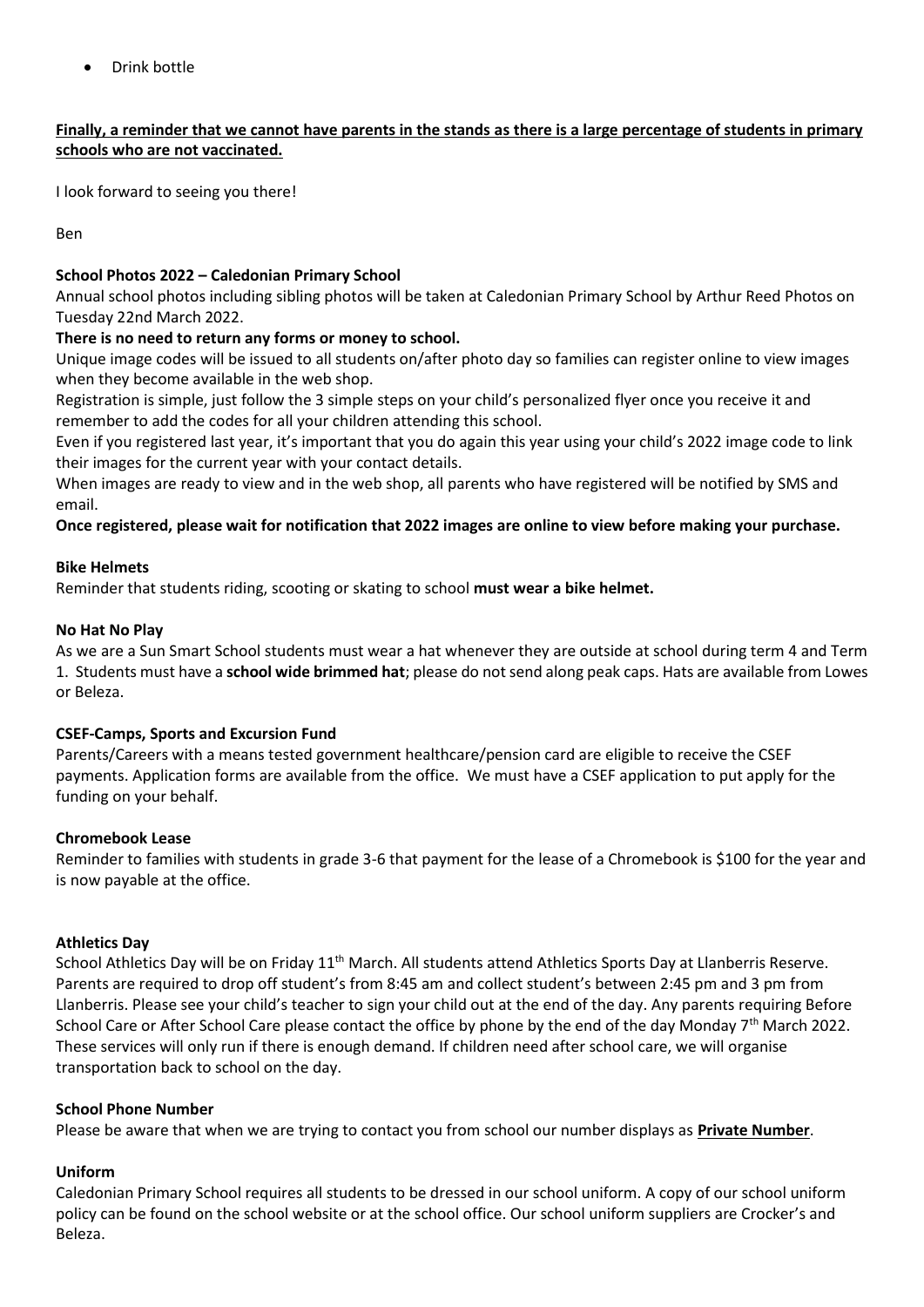#### **Bell Times 2021**

First bell- 8.45 am Second bell- 8.50 am Recess- 11 am – 11.30 am Lunch Eat- 12.30 pm – 12.45 pm Afternoon Recess- 1.45 pm – 2.15 pm Students dismissed- 3.15 pm

Children arriving after 8.50 am must collect a late pass from the office.

#### **Before and After School Care**

Camp Australia run the before and after school care program at CPS. Parents interested in before and after school care should visit Camp Australia's website and follow the prompts to register and book.

#### **Absences**

If your child is not going to be attending school due to sickness, please phone our office on 53326955 so that we can enter the details of the absence or you can enter the absence details on Compass. When using Compass to enter the absence details please leave a brief comment as to why your child is unwell.

**Every Day Counts!**

**At Caledonian PS we have set ourselves the task of supporting families to achieve and part of this is making sure children attend school every day. The table below clearly shows what is "normal attendance" right through to the worst-case scenario, that of more than 40 days per year. We hope this makes things clearer to our community.**

| $  0 - 10$ | This is within the normal range. A child with this attendance rate is able to take full    |  |  |  |  |  |  |  |
|------------|--------------------------------------------------------------------------------------------|--|--|--|--|--|--|--|
|            | advantage of the teaching and learning opportunities to them.                              |  |  |  |  |  |  |  |
|            |                                                                                            |  |  |  |  |  |  |  |
| $10 - 20$  | This attendance rate is below average. A child with this attendance rate could miss over   |  |  |  |  |  |  |  |
|            | one year of learning between prep and year 10.                                             |  |  |  |  |  |  |  |
| $21 - 40$  | This is a poor attendance rate. A child with this attendance rate could miss out on up to  |  |  |  |  |  |  |  |
|            | two years of learning between prep and year 10,                                            |  |  |  |  |  |  |  |
| $40+$      | This is a very poor attendance rate. A child with this attendance rate could miss over two |  |  |  |  |  |  |  |
|            | and a half years of learning between prep and year 10.                                     |  |  |  |  |  |  |  |

#### **Prep Enrolments 2023**

We are now accepting enrolments for preps in 2023. Enrolment packs can be collected from the office. Prep Interviews can be organised through the office.

#### **Visual Supports**

A picture speaks a thousand words! We all respond to images and using visual supports is a great way to maintain your child's focus and interest, no matter their age.

Our teachers have been exploring simple ways to use visual supports in the classroom. You can use this approach at home too.

There are many ways to use visuals, one is a visual checklist. This may support your child to develop independence in completing their morning or afternoon routines and can be adapted to any task.

If you'd like to try this with your child at home, please email [the](mailto:Natalie.karslake@education.vic.gov.au) school and request a printed or digital copy.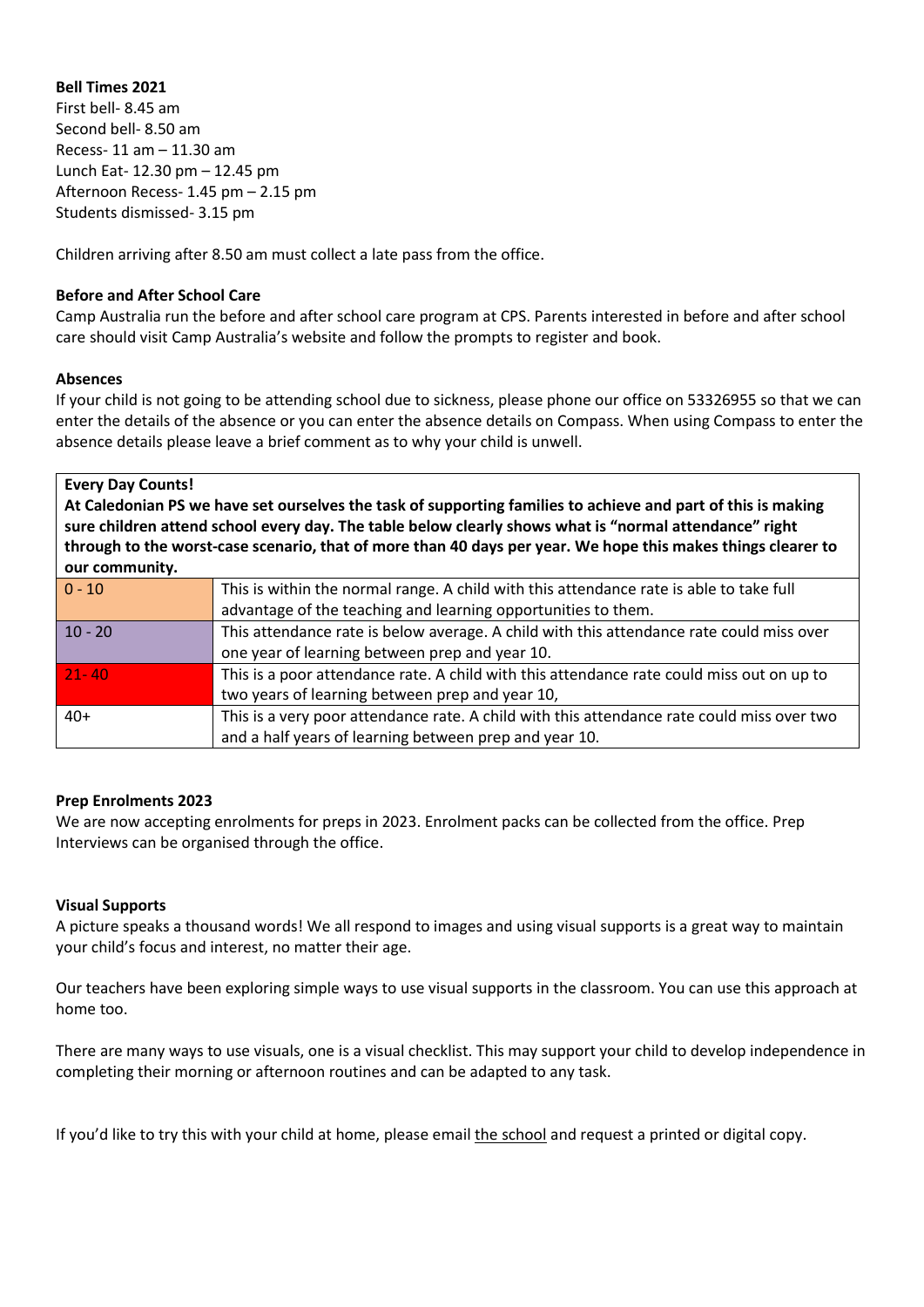Caledonian Primary School newsletter information

# **Using Visyal<br>Sypports**

A picture speaks a thousand words! We all respond to images and using visual supports is a great way to maintain your child's focus and interest, no matter their age.

Our teachers have been exploring simple ways to use visual supports in the classroom. You can use this approach at home too.





There are many ways to use visuals, one is a visual checklist. This may support your child to develop independence in completing their morning or afternoon routines and can be adapted to any task.

Example... This sample is attached to the pantry and my kids are encouraged to tick off each job as they do it. It doesn't always work but some days it saves that "how many times have I asked you..." narrative that we can easily slip into, especially at busy times.



Keep at it. As we all know, persistence and consistency pay off!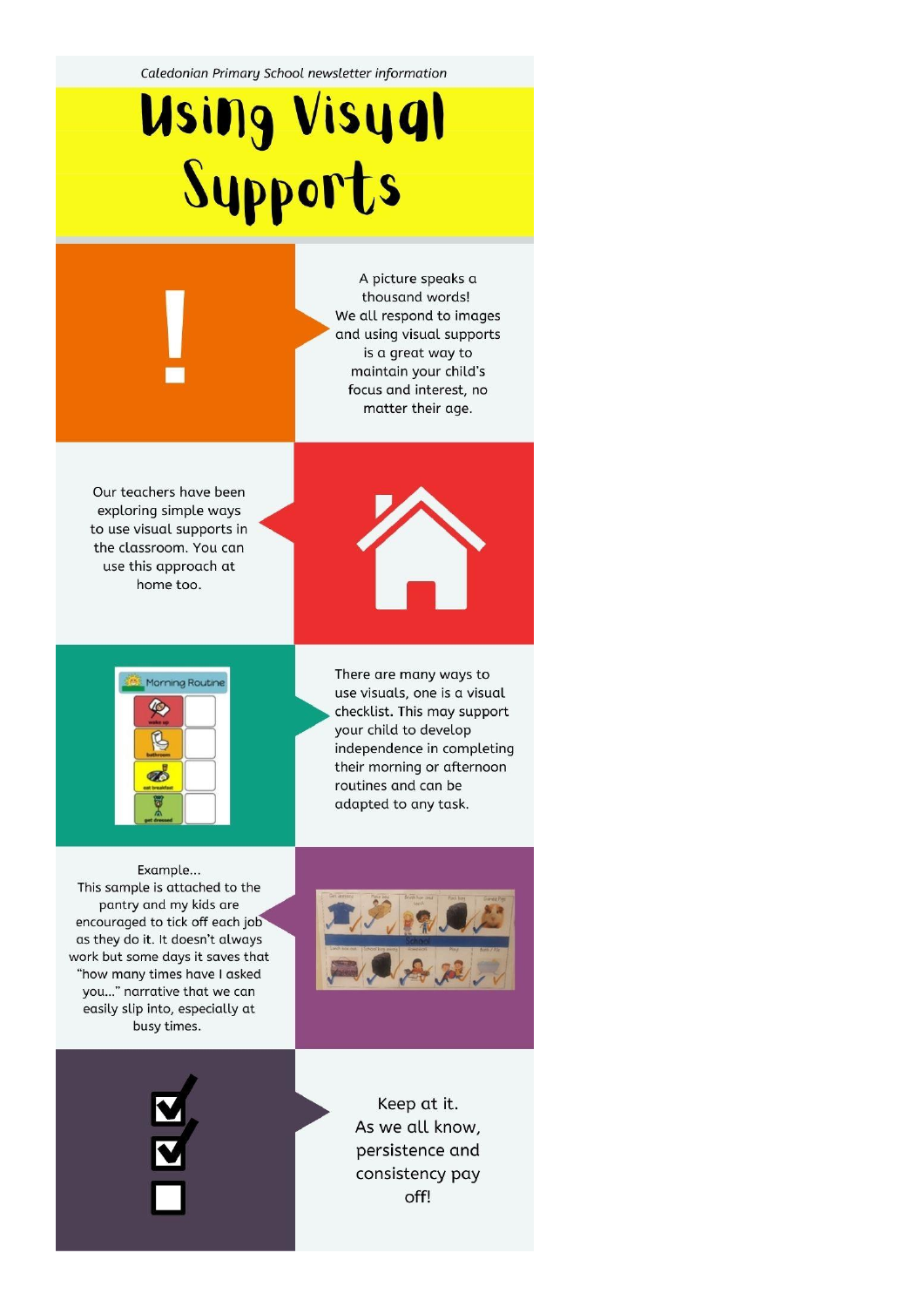#### **Culture · Education · Community**



Perridak Burron Early Learning provides funded three and four-year-old Kindergarten programs in a culturally inclusive environment.

We are passionate about educating children through culture and are dedicated to providing a service focused on quality.

Contact us today to book a tour.



e admin@perridakburrone

340-348 Humffray St North, Brown Hill, VIC 3550

perridakburronel.net.au



#### **Brown Hill Playgroup @ Caledonian Primary School**

All babies and preschool age children welcome!

Held every Wednesday morning 9am-11am, we are currently meeting at Russell Square Playground, as covid restrictions mean we cannot utilise the space at CPS (Excluding school and public holidays). Find us on Facebook.

Any questions? Contact Caledonian Primary School on 5332 6955.

### **Kids Club at Brown Hill Uniting Church**

Kids Club is an after-school program offered to the Caledonian Primary School community by the Brown Hill Uniting Church and held in the church hall. This school term it is on Tuesdays, 8<sup>th</sup>,15<sup>th</sup> and 22<sup>nd</sup> March, 3.15 to 5.00pm. We begin with a light nutritious afternoon tea then settle in with a couple of fun games. The theme for the afternoon is based on a story from the bible, which we explore in a child friendly way, to seek meaning for us to live as people inspired by Jesus. We finish with an art, craft or cooking activity.

Our volunteers all hold Working With Children Checks and Brown Hill Church is a Safe Church.

Please ask at the school office for the registration form or phone Louise on 0407 893468 for more information.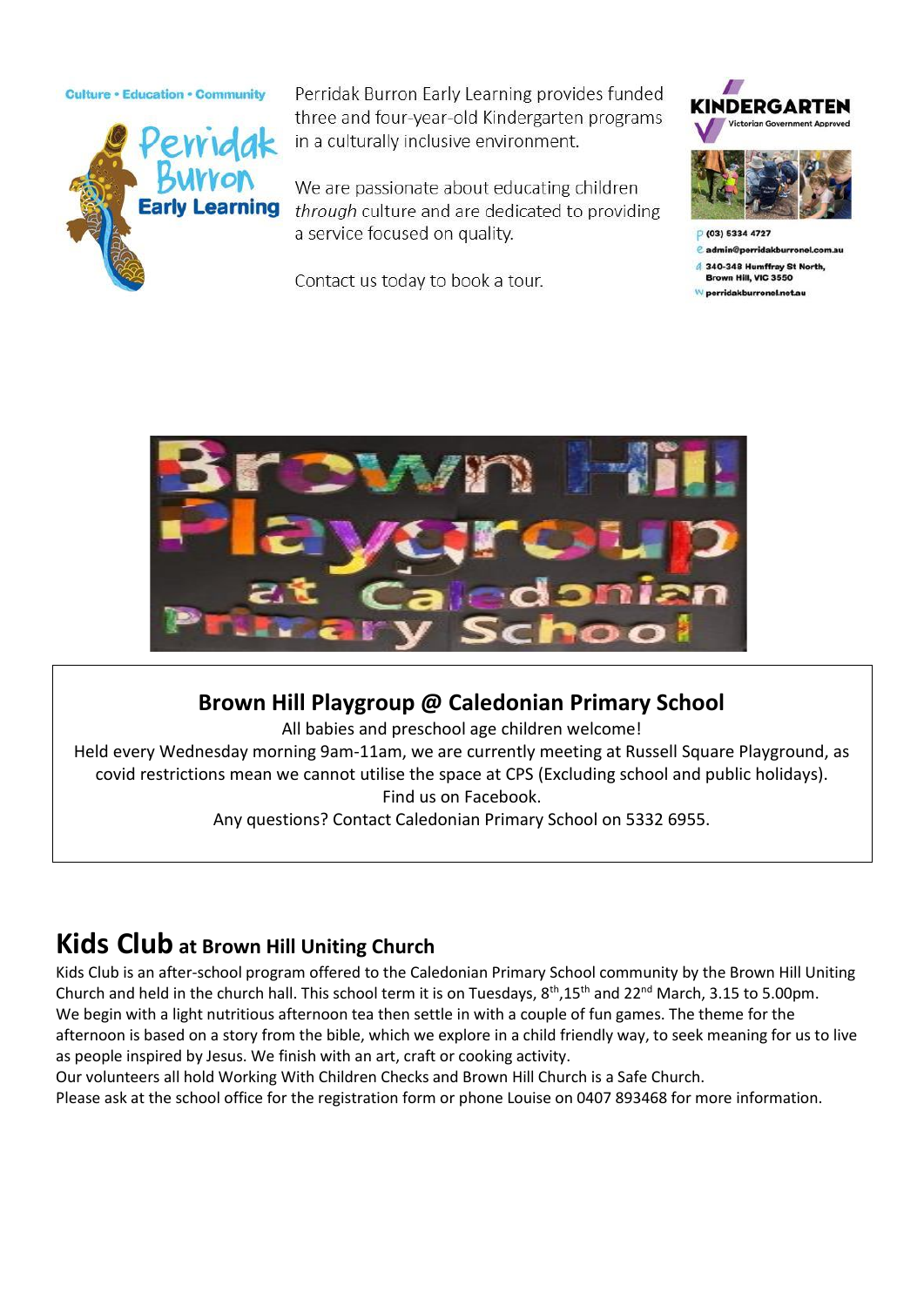On Monday the 21st of March it will be the start of Harmony Week, We have been preparing for Harmony Week for a few weeks now and we hope you'll like it.

During Harmony Week there will be various activities to do with different cultures and what they play and learn. Our specialist classes for this week will have activities to support our harmony week celebrations. Music from different cultures, making a banner in Art and different team sports for PE.

On Monday the 21st of March, we would like students to wear an ORANGE SHIRT and bring a gold coin to support our funding to get a cover for the bike shed.

Other opportunities to wear orange could include:

- An orange ribbon in your hair or pinned on your shirt
- Orange socks
- Orange sweatbands

**Lillie, Cassie and Noah**- Student Voice Leaders.